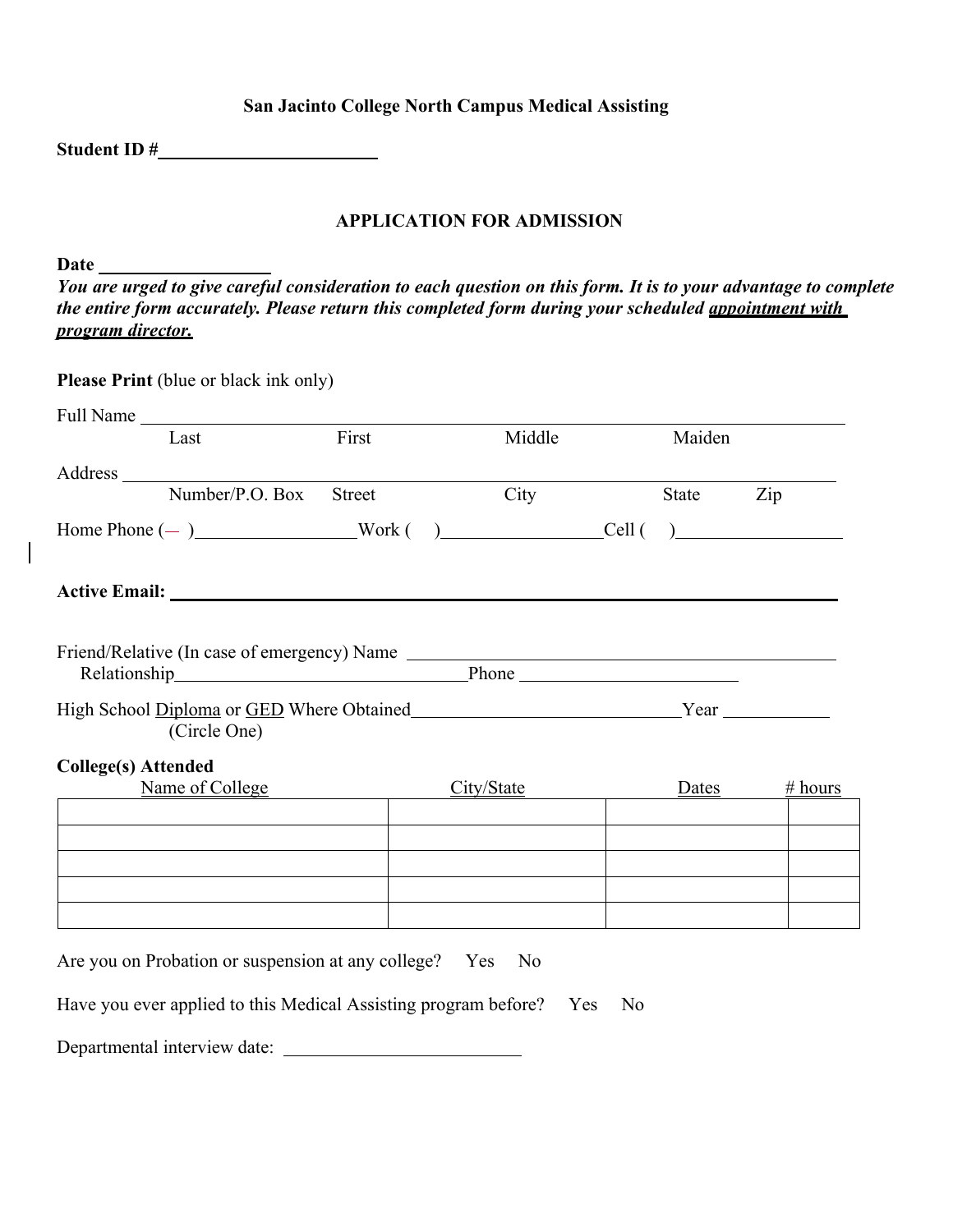

**North Campus 5800 Uvalde Houston, Texas 77049 Allied Health & Natural Sciences Building – N17.2107 281 459 5410**

# **SAN JACINTO COLLEGE MEDICAL ASSISTING PROGRAM INFORMATION**

The Medical Assisting (MDCA) program within the San Jacinto College District (SJCD) is a 3-semester training program, leading to a Certificate of Technology in Medical Assisting. The Medical Assisting curriculum includes classroom theory, skills training, and a 240 -hour unpaid clinical experience in one of our healthcare settings, located throughout the Houston metropolitan area. The program includes 960 weekly contact hours of classroom and laboratory/clinical hours.

The Medical Assisting program is designed to train medical assistant personnel to perform both administrative and clinical duties and to report directly to an office manager, physician, or other health practitioner. Administrative duties may include answering telephones, greeting patients, updating and filing patient medical records, filling out insurance forms, scheduling appointments, handling billing and bookkeeping. Clinical duties vary according to state law and may include taking medical histories and recording vital signs, explaining treatment procedures to patients, preparing patients for examination, and assisting physicians during examination.

Upon completion of the medical assisting program the student is granted and certificate of technology, is eligible to sit for the AAMA Certification Examination and earn the AAMA credential of Certified Medical Assistant (CMA-AAMA) and/or the RMA (AMT).

The San Jacinto College Medical Assisting Program is accredited by:

The Commission on Accreditation of Allied Health Education Programs (www.caahep.org) upon the recommendation of Medical Assisting Education Review Board (MAERB).

Commission on Accreditation of Allied Health Education Programs 9355 - 113<sup>th</sup> St. N, #7709 Seminole, FL 33775 Telephone: 727-210-2350 Fax: 727-210-2354 www.caahep.org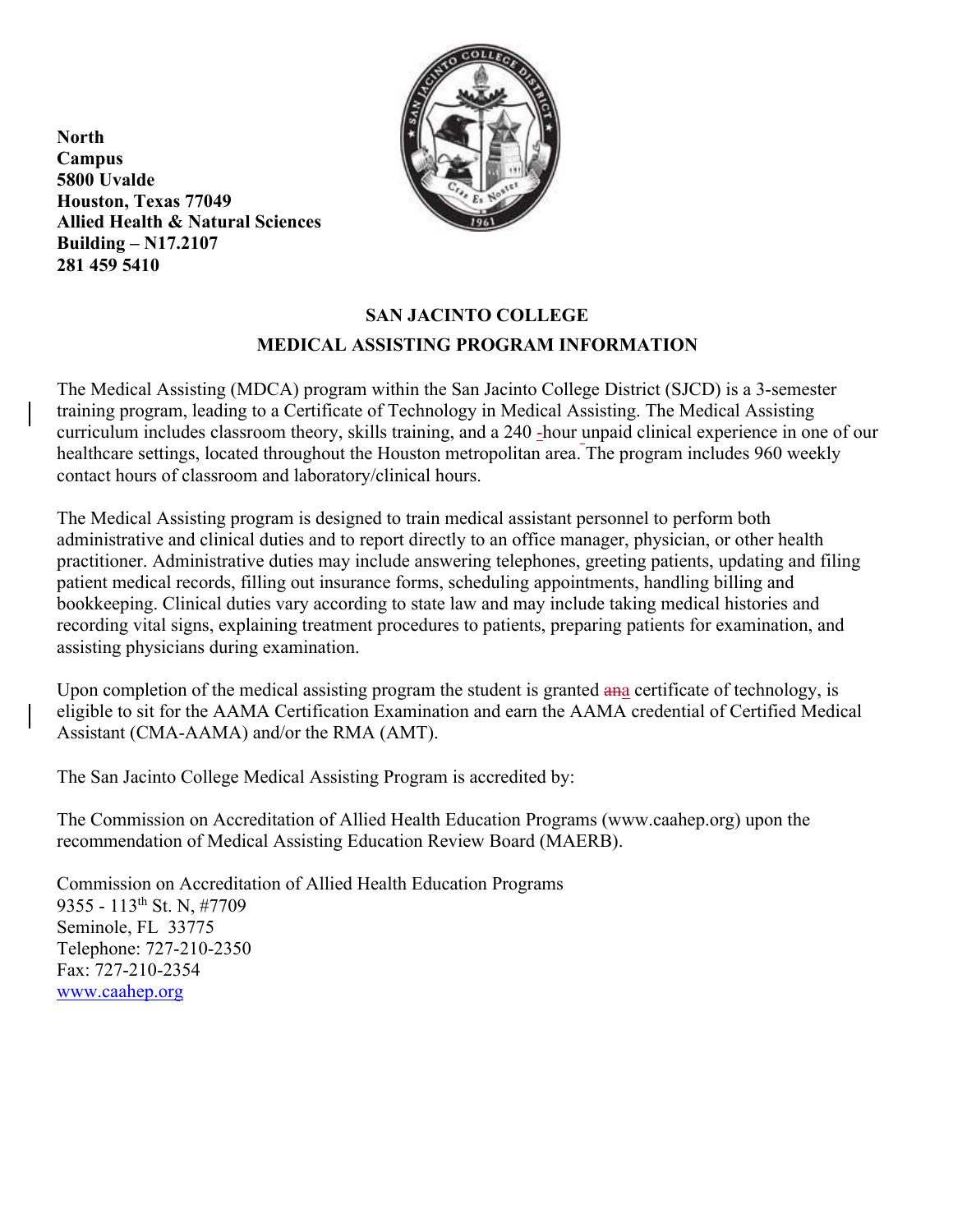## **SELECTION PROCESS**

Applicants must meet eligibility requirements, **including verification of Texas Identification and/or Texas Driver's License, and verification of Social Security Card**. All appropriate admissions paperwork, orientations, college ready and the Focus 2-Career assessment (SOS – under Career Resources) must be complete in order to be considered for acceptance

Upon completion of all requirements, qualified applicants will be considered for selection into the program based upon their grade point average (GPA), Career Assessment-Focus 2, and departmental interview.

## **APPLICATION PROCESS**

The following **checklist** is provided to assist you in completing the steps to apply for admission to SJCD and the Medical Assisting program. It is your responsibility to make sure that the office of Enrollment Services receives your college application; high school transcript, college transcripts, and TSIA test scores.

#### Submit **a completed San Jacinto College application to the Enrollment Services office.**

This can be done online at www.sjcd.edu or www.sanjac.edu or in person at the Enrollment Services office on each respective campus. All prospective students must be accepted for admission to San Jacinto College before they are eligible to apply to the Medical Assisting program. *Note: Admission to San Jacinto College does not guarantee admission to the Medical Assisting program.*

#### Submit **official transcripts to the Enrollment Services office.**

*High School* …students must show High School graduation or successful completion of all sections of the GED. Foreign students must submit an evaluation of their High School and/or College instruction from their home land. The evaluation must be evaluated by a San Jacinto College District approved evaluation site. You may obtain a list of approved evaluation sites from the Enrollment Services office. *College Transcripts …*students must submit all previous and current official college transcripts to the Enrollment Services office. You may at that time request a copy of the transcript that you are submitting. \**Cumulative grade point average, (GPA) of 2.0 is required. Dual Credit students are exempt from this requirement.*

#### **Attend the mandatory San Jacinto College New Student Orientation (NSO).**

#### **Contact an Advisor in the Welcome Center Located on the 1st floor, Building N6** The advisor will provide you with options regarding recommended courses to assist you in pursuing your educational career goal.

Career assessment – SOS – click Career Resources. Make a copy of the Career assessment for submission during orientation. Complete Focus 2

#### **Application online and submit all required documentation during application period**

The date, time, and location of application period are in the section below.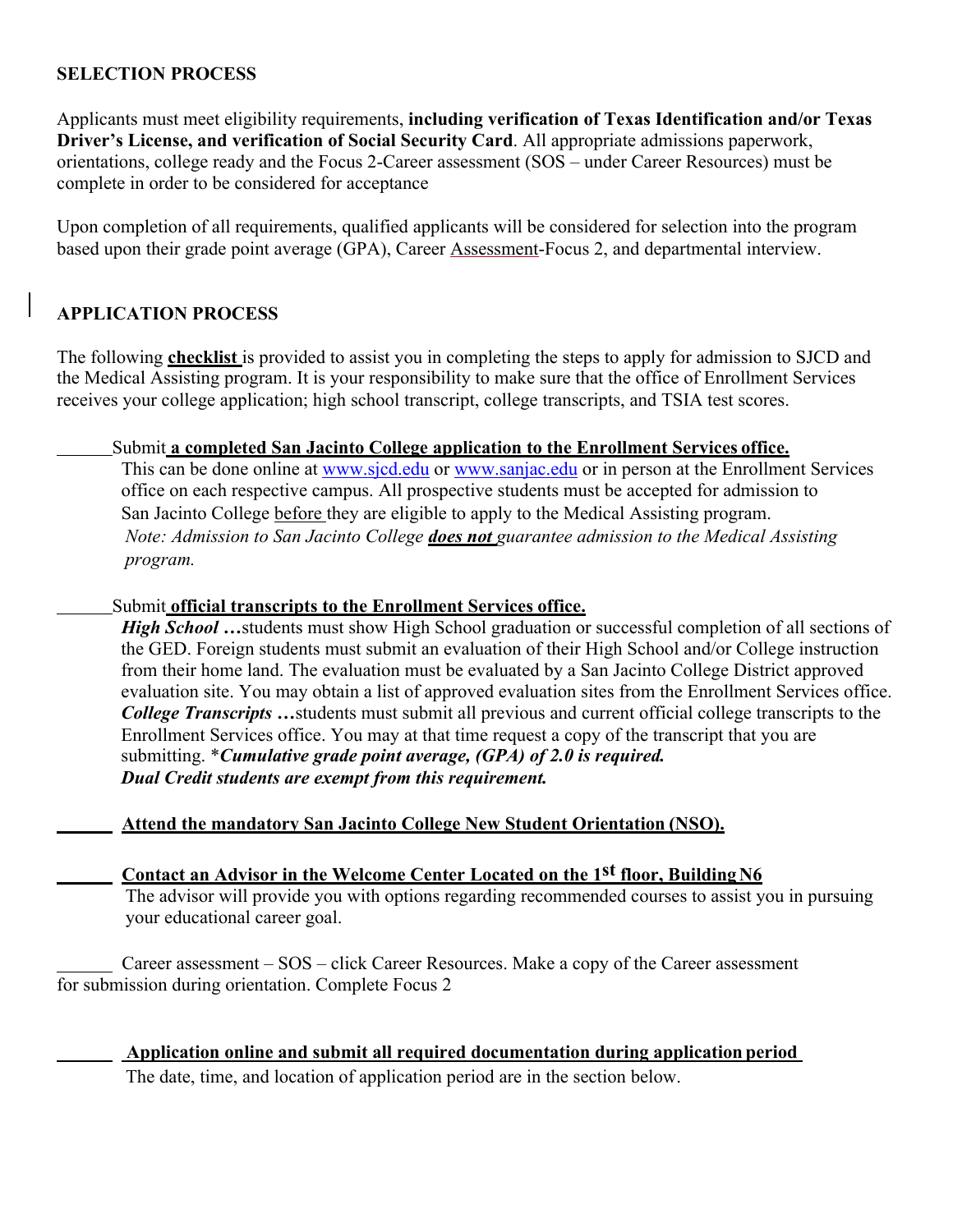## **Applications will be distributed Monday–Friday @ the North Campus MDCA office located on the 2nd floor of the Allied Health/Science Bldg., Room N17.2107. Applications periods for Medical Assisting Program: Summer/Fall semester**

All required documents MUST be submitted as a **complete** packet during an Application Period in order to be considered for selection. You must supply the copies – the MDCA department **will not** make copies for you. **Incomplete or late applications will not be accepted.**

## **REQUIRED DOCUMENTATION:**

- 1. Acceptance to San Jacinto College & Copy of High School Transcript/GED/equivalent
- 2. Copies of all College Transcripts Must have a cumulative GPA of 2.0 (If you've attended more than one college, we will need to review **all** transcripts.)
- 3. Copy of Focus 2

**Once you enter your last semester before externship, MDCA1417 Clinical Procedures you will be REQUIRED to PAY for CASTLEBRANCH, CPR, MA BAG. DO NOT make purchases before being advised by your instructor. If you are missing immunizations contact the Program Director and/or the instructor to set up an immunization schedule before entry into MDCA1417.** 

#### **4. PROOF of IMMUNIZATIONS**

|              | Tetanus-Tdap required (within the past 10 years) | Hep $B \#1$                        | . or Titer                                |
|--------------|--------------------------------------------------|------------------------------------|-------------------------------------------|
| Varicella #1 | or Titer                                         |                                    | Hep Titer must be within the last 3 years |
| MMR #1       | or Titer                                         | Flu (must be within the last year) |                                           |

TB skin test -Mantoux or Chest X-ray \_\_\_(within the past year)

*Students enrolling into San Jacinto College programs with external learning experiences (i.e., clinical, practicum, externship, cooperative, etc.) will be required to comply with the immunization requirements and policies of the clinical/external learning sites to engage in all clinical/external learning experiences. Vaccination requirements at clinical/external learning sites are implemented pursuant to the independent authority of such facilities and are not mandated by San Jacinto College. Failure to meet the immunization requirements mandated by clinical/external learning sites may limit a student's ability to complete the program and/or may delay the student's graduation date. San Jacinto College does not process exemptions, and students should address potential vaccination exemptions directly with the clinical/external learning site.*

5. CPR card – (*Health Care Provider)* through American Heart Association www.AmericanHeartAssociation.com or call 1-800-242-8721. **Your instructor will advise you on this during MDCA1417 Clinical Procedures**

Your scrubs must be purchased from NorthShore Medical. Once accepted you will receive information on pricing and location.

## **APPLICANTS MUST SUBMIT ALL REQUIRED**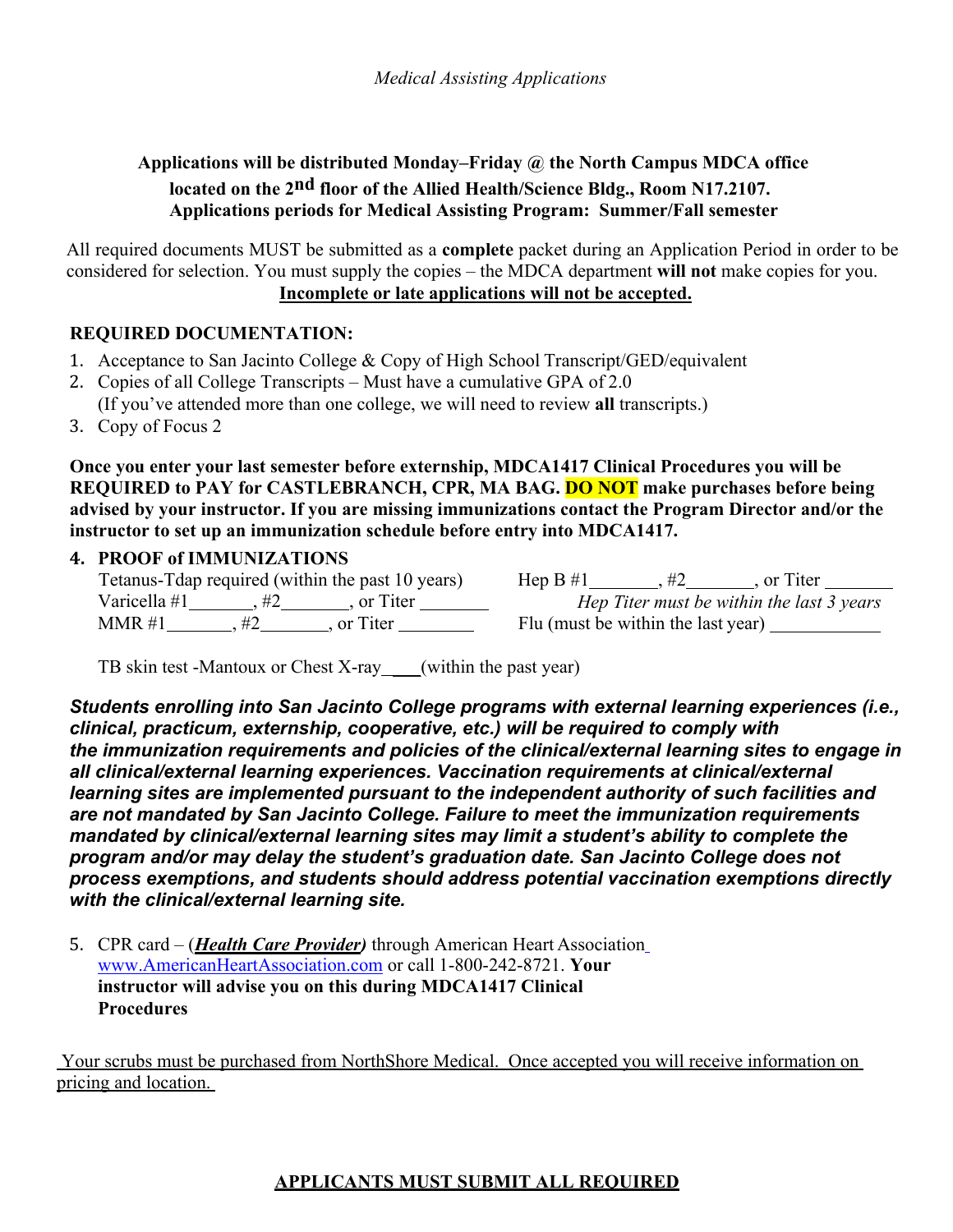## **DOCUMENTATION DURING APPLICATION PERIOD**

## **…NO EXCEPTIONS.**

## **APPLICANTS MUST PROVIDE THEIR OWN COPIES.**

## **IMPORTANT NOTICE REGARDING HEPATITIS B REQUIREMENT**

All students who are accepted into the Medical Assisting program must document that they have received the full series of three (3) Hepatitis B vaccinations or have the serum titer drawn to confirm complete immunity to Hepatitis B. Prior to clinical, if the third shot is more than three years old you must provide a titer. The series takes approximately **seven (7) months** to complete. Applicants are encouraged to begin the series well ahead of the desired semester of admission.

## **IMPORTANT NOTICE REGARDING CRIMINAL BACKGROUND CHECK & DRUG SCREEN**

Students who are accepted into the Medical Assisting program must pass a criminal background check with no misdemeanors or felonies and a drug screen. Information about this requirement will be discussed in the orientation session. **You will be notified by your instructor when to purchase these requirements and will be given a due date for submission of all requirements.**